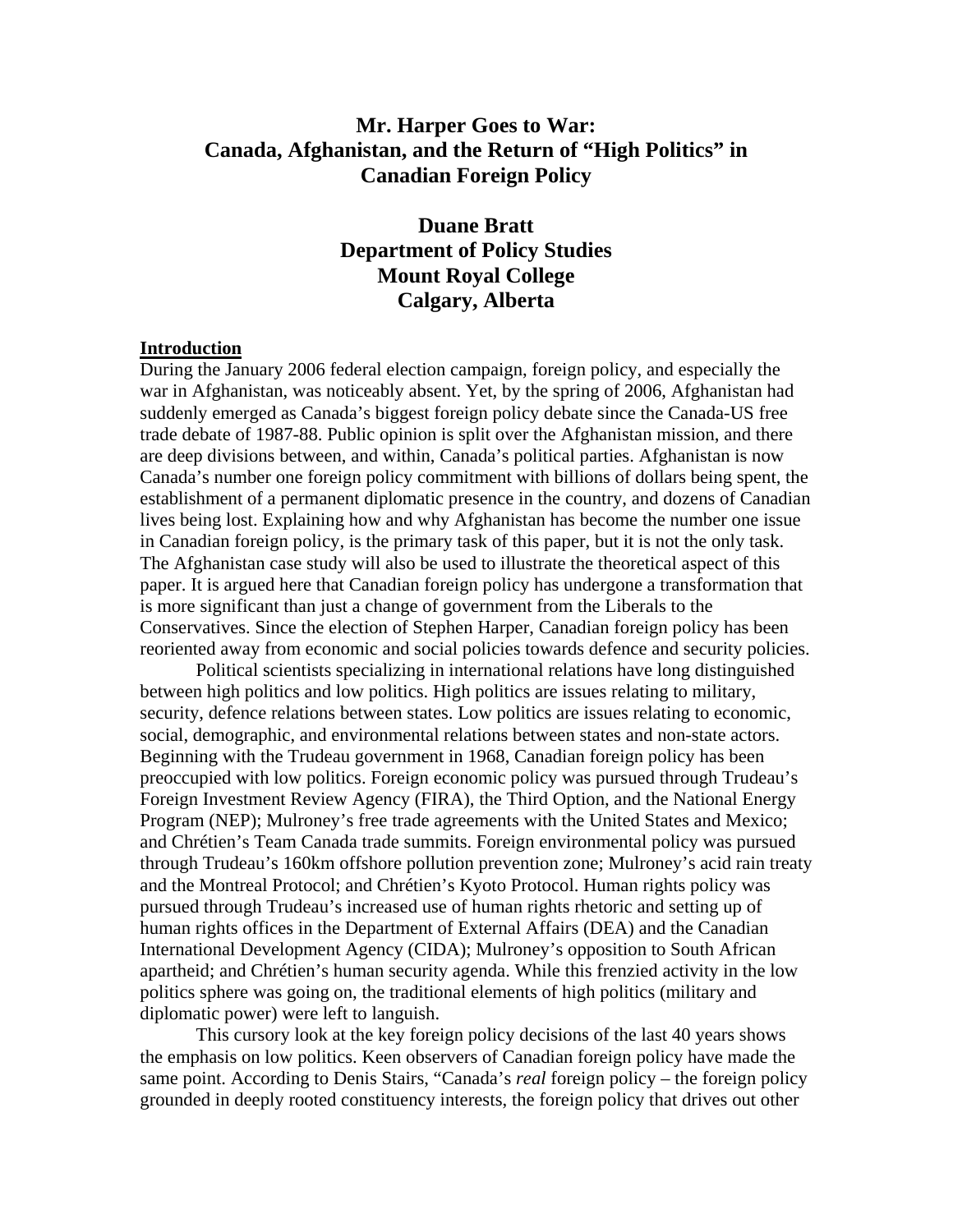foreign policies whenever those other policies get in the way, the foreign policy which the cabinet as a whole truly cares, the foreign policy to which domestic political imperatives ultimately apply – is Canada's *economic* foreign policy."[1](#page-1-0) Former Liberal Trade Minister Roy MacLaren was even blunter when he stated that "foreign policy is trade policy."<sup>[2](#page-1-1)</sup> Even when security issues would percolate to the top, a low politics spin was often placed on them. For example when Lloyd Axworthy was foreign minister (1996-2000) he emphasized human security, which expanded the notion of security to include human rights, environmental protection, food security, and economic security.<sup>[3](#page-1-2)</sup> In the process, traditional notions of security were devalued.

 Under Stephen Harper's Conservative government, Canadian foreign policy has been transformed into an emphasis on high politics. The most obvious example, and the topic of this paper, is Afghanistan. Outside of the Afghanistan file, the Harper government has pursued a high politics agenda in a number of significant ways. First, it took concrete steps to rebuild the Canadian military after decades of neglect. The 2006 and 2007 budgets allocated an increase of \$1.1 billion a year in core funding for the military.<sup>[4](#page-1-3)</sup> The government also addressed procurement, with purchases worth \$17.1 billion on strategic and tactical airlift planes and helicopters, supply ships, and transport trucks.<sup>[5](#page-1-4)</sup> This was followed up in April 2007 with the purchase of up to 100 Leopard 2 tanks from the Netherlands and the rental of 20 Leopard 2A[6](#page-1-5) tanks from Germany.<sup>6</sup> Second, the Harper government has sought to protect Canada's Arctic sovereignty. During the 2006 election campaign, Harper promised to purchase new icebreakers to patrol the Arctic waters and got into a war of words with the US Ambassador over  $\frac{1}{2}$ jurisdiction of the Northwest Passage.<sup>[7](#page-1-6)</sup> Once in power, the Canadian Forces initiated regular military patrols of the Arctic.<sup>[8](#page-1-7)</sup> Finally, the Harper government has been changing the mandate of Canada's diplomatic corps. The previous Liberal governments were focused on cultural diplomacy – gaining visibility for Canadian authors, painters, musicians, architecture, etc. This was particularly evident in Europe. Under the Harper government, career diplomats were appointed as Ambassadors, a shift from the traditional former politicians who tended to show up in London, Paris, and Rome. These diplomatic professionals were also given a mandate to shift away from cultural

 $\overline{a}$ 

<span id="page-1-4"></span><sup>5</sup> Department of National Defence, "Canada First Defence Procurement" accessed online at [http://www.forces.gc.ca/site/Focus/first/index\\_e.asp](http://www.forces.gc.ca/site/Focus/first/index_e.asp) on August 11, 200[6](http://www.forces.gc.ca/site/Focus/first/index_e.asp).

<span id="page-1-0"></span><sup>&</sup>lt;sup>1</sup> Denis Stairs, "The changing office and the changing environment of the minister of foreign affairs in the Axworthy era," in Fen Osler Hampson, Martin Rudner, and Maureen Appel Molot, eds., *Canada Among Nations 2001: The Axworthy Legacy* (Don Mills: Oxford University Press, 2001), 25. 2

<span id="page-1-1"></span><sup>&</sup>lt;sup>2</sup> Quoted in Andrew Cohen, *While Canada Slept: How we lost our place in the world* (Toronto: McClelland & Stewart, 2003), 116.

<span id="page-1-2"></span><sup>&</sup>lt;sup>3</sup> Lloyd Axworthy, *Navigating a New World: Canada's Global Future* (Knopf: Toronto, 2003).<br><sup>4</sup> Department of National Defense, "Budget 2006 and the Department of National Defense and t

<span id="page-1-3"></span>Department of National Defence, "Budget 2006 and the Department of National Defence and the Canadian Forces" accessed online at [http://www.forces.gc.ca/site/Reports/budget06/index\\_e.asp](http://www.forces.gc.ca/site/Reports/budget06/index_e.asp) on August

<sup>11, 2006.</sup> Department of National Defence, "Defence and Budget 2007: Highlights," accessed online at [http://www.forces.gc.ca/site/Reports/budget\\_2007/index\\_e.asp on April 30](http://www.forces.gc.ca/site/Reports/budget_2007/index_e.asp%20on%20April%2030), 2007.

<span id="page-1-5"></span>Department of National Defence, "Protection the top priority with tank acquisition," *News Release* (April 12, 2007).

<span id="page-1-6"></span><sup>&</sup>lt;sup>7</sup> Stephen Harper, "Harper Stands Up for Arctic Sovereignty," (December 22, 2005), accessed online at www.conservative.ca/media/20051222-Speech-**Harper**[-Winnipeg.pdf](http://www.conservative.ca/media/20051222-Speech-Harper-Winnipeg.pdf) on May 2, 2007. [8](http://www.conservative.ca/media/20051222-Speech-Harper-Winnipeg.pdf)

<span id="page-1-7"></span><sup>&</sup>lt;sup>8</sup> Department of National Defence, "CF operation demonstrates value of interagency cooperation in Canada's Arctic" (April 27, 2007) accessed online at <http://www.forces.gc.ca/site/newsroom/> on May 2, 2007.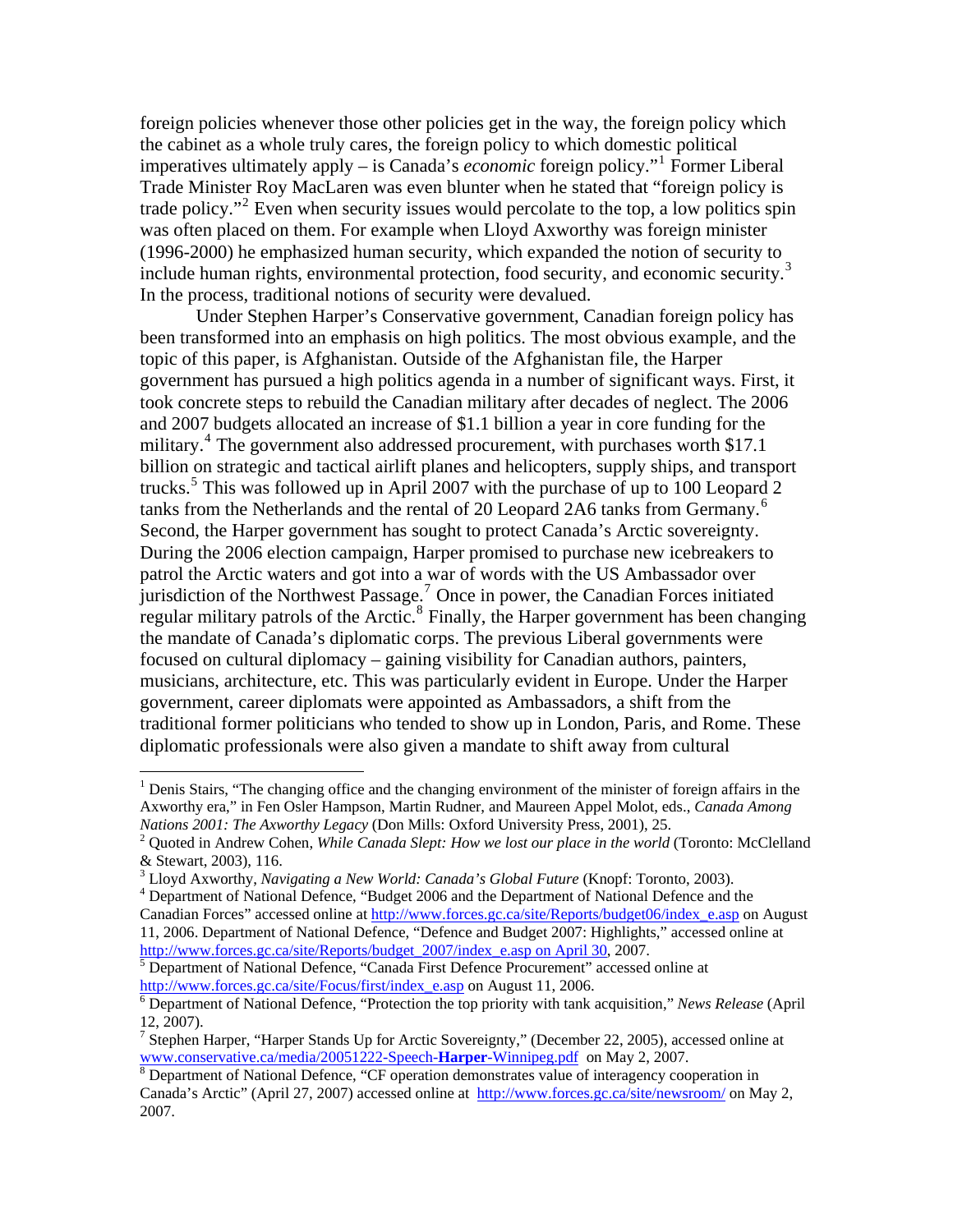diplomacy and to refocus attention on security issues. As James R. Wright, Canada's High Commissioner to the United Kingdom, explained, "the whole defence and security complex of issues is very important to the role of the High Commission now….And that is different from when I was here 10 years ago. Afghanistan is a critically important file…Counterterrorism has also grown in importance."<sup>[9](#page-2-0)</sup>

This process of moving from low politics to high politics, it could be argued, began earlier under the Liberal governments of Jean Chrétien and Paul Martin in their collective response to the realities of a post-9/11 world. It is true that both Chrétien and Martin struggled with the high politics issues of terrorism, the Iraq war, and American missile defence, as well as Afghanistan, but their foreign policy preoccupations remained in the low politics sphere. For example, even after 9/11, the Chrétien government's focus was on pushing an Africa Agenda at the G-8 and ratifying the Kyoto Protocol. Meanwhile, the shortlived Martin government's priorities were on human rights in Sudan, the responsibility to protect, and integrating the G-8 with key developing countries through the Leaders 20 summit (L20).

#### **Background**

 $\overline{a}$ 

 Prior to September 11, 2001, Afghanistan was one of the few places in the world that lacked any sort of Canadian connection. It was not until 1968 that Canada established diplomatic relations with Afghanistan. These were severed in 1979 as a result of the Soviet invasion. Canada is both a country of immigrants and a trading nation, but there were few immigrants from Afghanistan and even less bilateral trade. Even foreign aid to a country stricken by almost continuous warfare was less than \$10 million a year. It was not until planes starting crashing into the World Trade Center that Afghanistan appeared on Ottawa's radar.

 Canada became engaged with Afghanistan for two factors. The 9/11 terror attacks were seen as an attack not just on the United States, but on the Western world (Canada included) as a whole. Over 30 Canadians died that day in the World Trade Center. While it was seen as undiplomatic, there was a lot of truth in Defence Minister Gordon O'Connor remarks that Canada went to Afghanistan in "retribution" for the 9/11 attacks.[10](#page-2-1) A second reason was that the invasion of Afghanistan was supported by Canada's three most important allies: the United States, the United Nations, and the North Atlantic Treaty Organization (NATO). When the 9/11 attacks started to happen, the United States immediately went into a defensive posture, clearing its airspace and shutting down its borders. However, once the initial shock of the attacks started to reside, Washington began to prepare for an offensive attack aimed at the Al-Qaeda bases in Afghanistan and their Taliban hosts. US action was given official authorization by both the UN and NATO. The United Nations Security Council passed Resolution 1368 which classified the terrorist attacks as a threat to international peace and security and recognized the "inherent right of individual or collective self-defence."<sup>[11](#page-2-2)</sup> Meanwhile, NATO, for the very first time, invoked Article V of the North Atlantic Treaty which calls

<span id="page-2-0"></span><sup>9</sup> Doug Saunders, "Stephen's man in London and the new tough-love diplomacy," *The Globe and Mail* (March 10, 2007), F3.<br><sup>10</sup> "Fighting blamed on 'retribution," *Toronto Star* (22 January 2007).

<span id="page-2-2"></span><span id="page-2-1"></span><sup>&</sup>lt;sup>11</sup> United Nations, *Security Council Resolution 1368 (2001)*, 12 September 2001.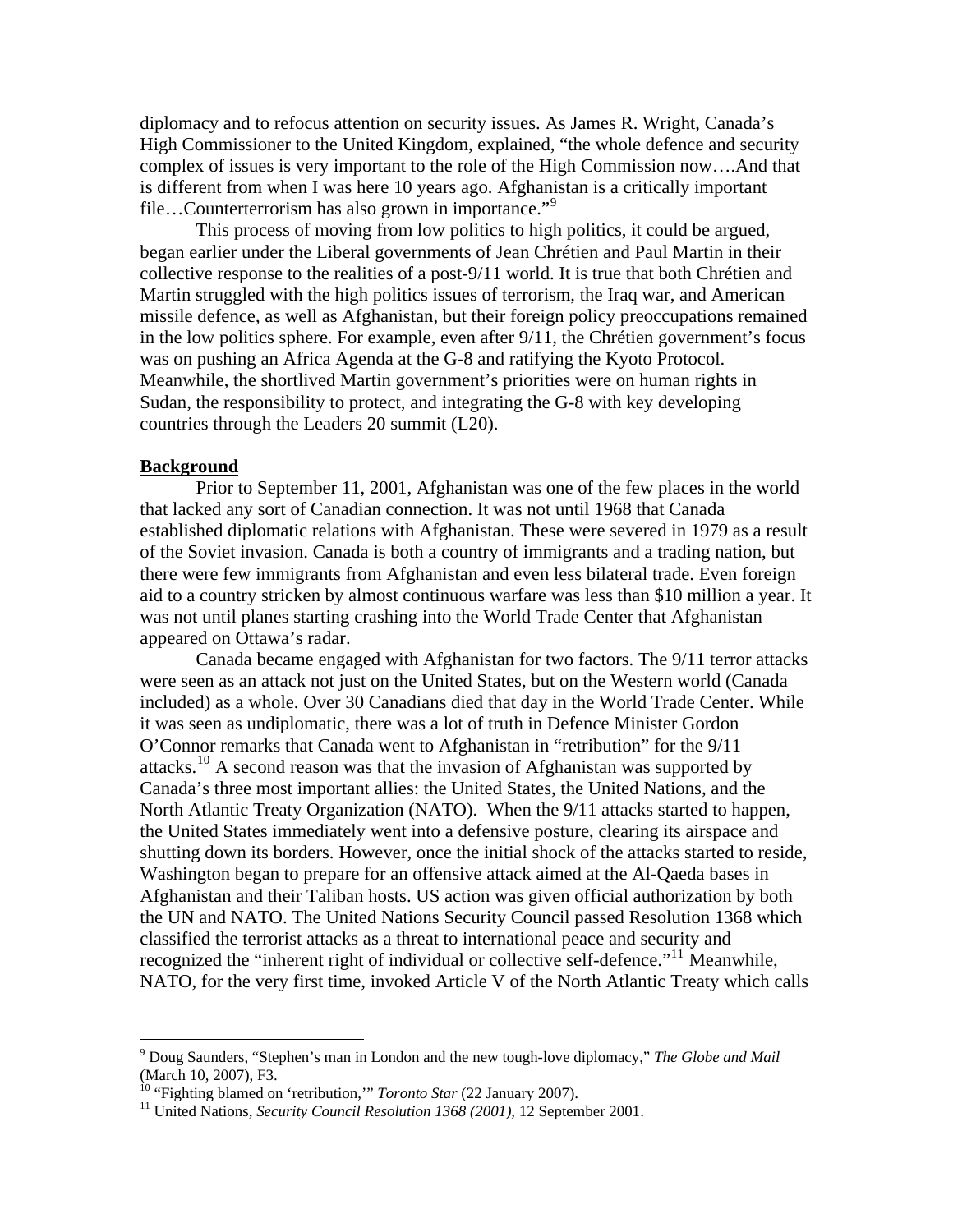for collective self-defence.<sup>[12](#page-3-0)</sup> This obliged all member countries, including Canada, to assist the United States with all means necessary.

There have been three major decisions that Canada has made regarding its commitment in Afghanistan. The first decision was in the immediate aftermath of 9/11. The Chrétien government, in October 2001, deployed its special forces unit, the JTF-2, and 750 ground troops from the Princess Patricia's Canadian Light Infantry to assist US efforts in killing and capturing Al-Qaeda and Taliban members. This was not a peacekeeping mission like Cyprus or the Golan Heights. It was not even a more robust second generation peacekeeping mission like Bosnia or Somalia. This was a war. This was the first time since the Korean War of the early 1950s that Canadian troops were deployed into an explicit ground war. While these were the only Canadian Forces (CF) in Afghanistan, there were additional naval and air surveillance assets stationed in the Arabian Sea. In total, Canada deployed almost three thousand soldiers in response to the 9/11 attacks. The second decision occurred in February 2003 when the Chrétien government sent 1700 ground troops to Kabul as part of NATO's International Stabilization Assistance Force (ISAF). Their mandate was to provide security assistance to the interim Afghan government and prepare for Presidential and Parliamentary elections. The third decision occurred in May 2005 when the Martin government announced the withdrawal of its forces from Kabul and their re-deployment in Kandahar in February 2006. The CF would form one of the provincial reconstruction teams that would be assigned to different NATO countries and would be spread out across Afghanistan. Since Kandahar was the most dangerous province, the CF was also given significantly enhanced combat responsibilities. While all of the above decisions were made by Stephen Harper's predecessors as Prime Minister, the issue has become inseparable to Harper. Harper has made the war in Afghanistan his own, and the Canadian public will hold him accountable for the success or failure of the mission.

 The Canadian government has been using the 3-D approach as the instrument to address the situation in Afghanistan. The 3-D approach involves the co-ordination of the Department of Foreign Affairs (diplomacy), Department of National Defence (defence), and the Canadian International Development Agency (development). This approach was put to the test in Afghanistan.[13](#page-3-1) Canadian diplomats have been assisting the Afghan government in rebuilding its public institutions after over a quarter century of war. Canadian aid workers, both through CIDA and international NGOs, have undertaken humanitarian projects that include road construction, counter-narcotics, and de-mining. The Canadian Forces job is to provide a secure environment that would allow the other two groups to succeed in their work. Within the defence aspect of the 3-D approach, the Canadian Army has adopted the concept of three-block warfare. "On the first block of the three-block war, we will deliver humanitarian aid or assist others in doing that. On the second, we will conduct stabilization or peace support operations. On the third, we will be engaged in a high-intensity fight. We must be ready to conduct these operations simultaneously and very close to one another. We must be prepared to conduct them in

<span id="page-3-0"></span> $12$  North Atlantic Treaty Organization, "Statement by the North Atlantic Council (Invocation Article V attacks on US)," *Press Release (2001) 124, 12 September 2001*.<br><sup>13</sup> See DFAIT, 'Rebuilding Afghanistan', accessed online at [http://www.canada-afghanistan.gc.ca/menu-](http://www.canada-afghanistan.gc.ca/menu-en.asp)

<span id="page-3-1"></span>[en.asp](http://www.canada-afghanistan.gc.ca/menu-en.asp) on October 15, 2005.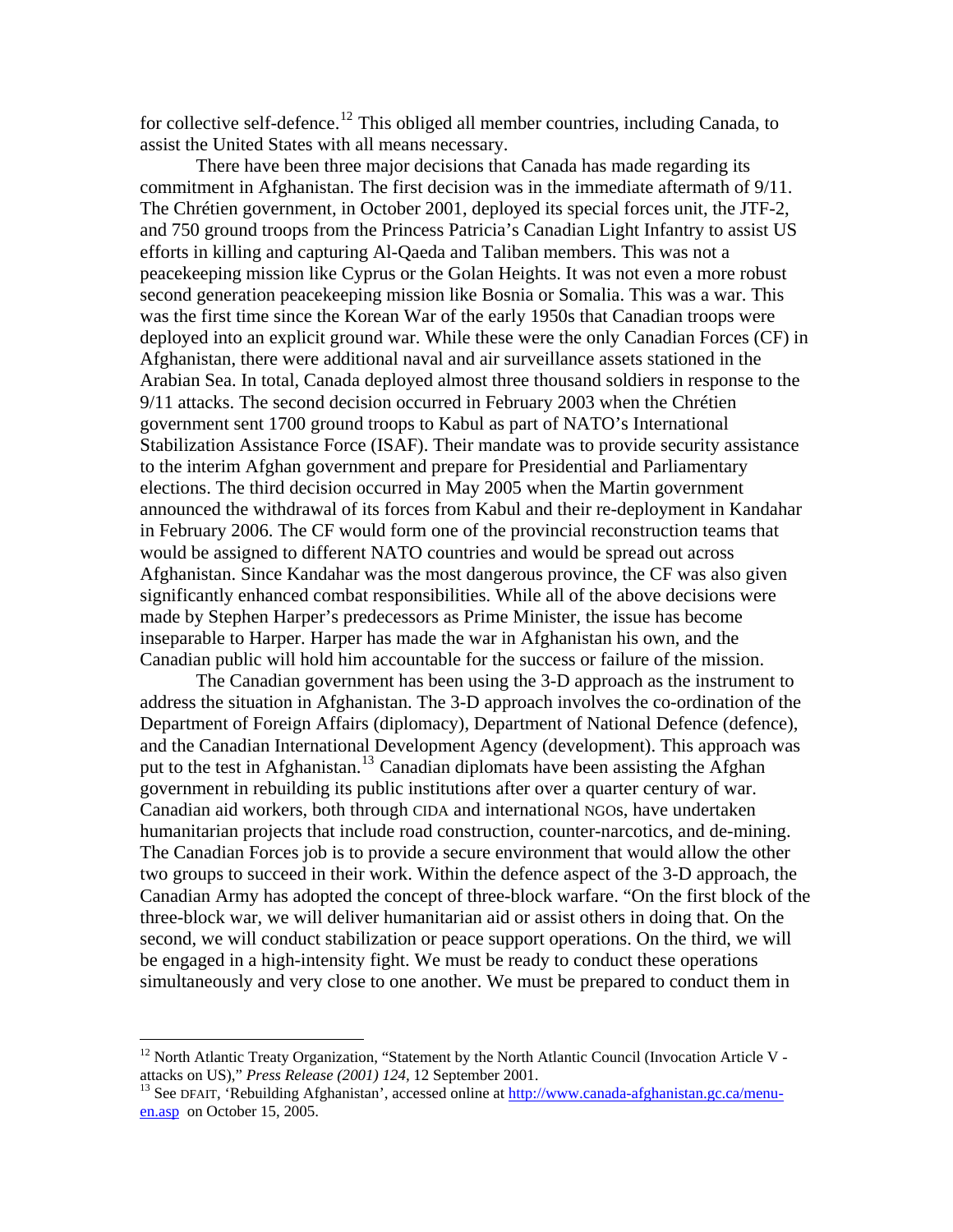large urban centres and complex terrain."<sup>[14](#page-4-0)</sup> In Afghanistan, the Canadian Army has been working simultaneously in all three blocks: assisting CIDA in the distribution of millions of dollars in humanitarian assistance; providing training for the Afghan National Army and Police; and engaging in fierce fire fights against elements of the Taliban.

 The 9/11 attacks explain why Canada initially went to Afghanistan, but it does not completely explain why Canada has stayed. According to Ottawa, "Canada is in Afghanistan at the request of the democratically-elected government of Afghanistan as part of a UN-sanctioned mission to help build a stable, democratic and self-sufficient society."<sup>[15](#page-4-1)</sup> This is broadened into three intertwined goals:

- Help the government of Afghanistan and its people to build a stable, peaceful and self-sustaining democratic country
- Provide the people of Afghanistan with the hope for a brighter future by establishing the security necessary to promote development
- Defend Canadian interests at home and abroad by preventing Afghanistan from relapsing into a failed state that provides a safe haven for terrorists and terrorist organizations.<sup>[16](#page-4-2)</sup>

These three objectives have been summarized to a simple slogan, headlined on the special Canada-Afghanistan website: "protecting Canadians rebuilding Afghanistan."[17](#page-4-3)

## **Why has Afghanistan become Mr. Harper's War?**

As the previous section indicated, Canada's involvement in Afghanistan predated Harper's election. So the question is: what was the process by which Afghanistan has become associated with Harper in the minds of Canadians? After remaining silent about Afghanistan throughout the 2005-2006 election campaign, Harper made his feelings known on the day after the election. "We will continue to help defend our values and democratic ideals around the world – as so courageously demonstrated by those young Canadian soldiers who are serving and who have sacrificed in Afghanistan."[18](#page-4-4) The attention on Afghanistan by the new Harper government was intensified with his surprise visit in March 2006. The destination for a new prime minister's first international visit is important. It highlights the key priority for Canada's foreign policy. Most prime ministers select New York and Washington to show the importance of Canada-US bilateral relations. However, Harper went to Afghanistan. The symbolic values of this trip cannot be overstated.

 When a prime minister travels, he brings along the national media. Not the few foreign correspondents that the Canadian media still utilize, but the much larger parliamentary press gallery as well as some special feature reporters. Harper's visit provided an opportunity to educate a Canadian media which, in general, was weak and

<span id="page-4-0"></span><sup>&</sup>lt;sup>14</sup> Department of National Defence, "Three-Block War," in *A Soldier's Guide to Transformation*. Available at: http://www.army.forces.gc.ca.

<span id="page-4-1"></span><sup>&</sup>lt;sup>15</sup> Department of Foreign Affairs and International Trade, "Protecting Canadians Rebuilding Afghanistan,"<br>Accessed online at  $\frac{http://geo.international.gc.ca/cip-pic/afghanistan/menu-enasp on May 3,2007.$ 

<span id="page-4-2"></span><sup>&</sup>lt;sup>16</sup> Canadian Forces, "Backgrounder: Military Strengthens its Reconstruction and Stabilization Efforts in Afghanistan," Accessed online at  $\frac{http://www.forcesgc.ca}{http://www.forcesgc.ca}$  on March 15, 2007.

<span id="page-4-4"></span><span id="page-4-3"></span> $^{17}$  http://geo.international.gc.ca/cip-pic/afghanistan/menu-en.asp<br> $^{18}$  Quoted in John Kirton, "Harper's 'Made in Canada' Global Leadership," in Andrew F. Cooper and Dane Rowlands, eds., *Canada Among Nations 2006: Minorities and Priorities* (McGill-Queen's University Press: Montreal and Kingston, 2006), 37.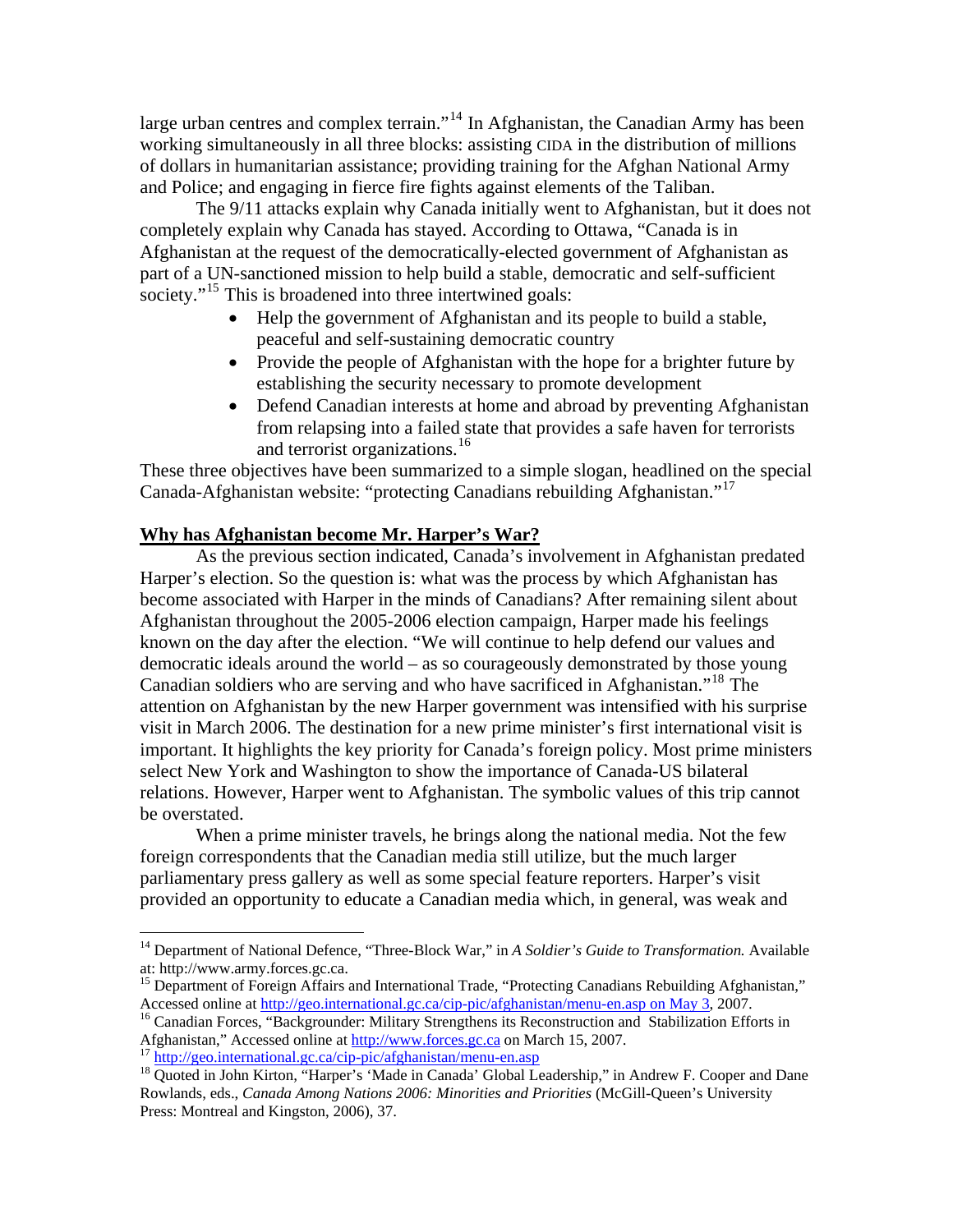uninformed about war coverage. This magnified and broadened the media coverage of the Afghan mission. Prior to Harper's visit, coverage of Afghanistan was sporadic. There were occasional trips by high profile Canadian journalists like Peter Mansbridge and Kevin Newman, but there was little sustained coverage. After Harper's trip, journalists had a better frame of reference in describing stories from Afghanistan because they had been in the field. For example, Christie Blatchford of the Globe and Mail and Rosie DiManno of the Toronto Star (neither of them with experience in either international relations or military matters) stayed after Harper's visit and published many human interest stories about the Canadian forces and aid workers.

In his speech to Canadian troops during his March 2006 visit, Harper stated quite clearly that "it's never easy for the men and women on the front lines. And there may be some who want to cut and run. But cutting and running is not your way. It's not my way. And it's not the Canadian way. We don't make a commitment and then run away at the first sign of trouble. We don't and we won't."<sup>[19](#page-5-0)</sup> Since that time, Harper has often repeated many of these types of phrases. During the May 2006 debate on expanding Canada's operation in Afghanistan to February 2009, Harper warned that "Canada is not immune to such [terror] attacks. And we will never be immune as long as we are a society that defends freedom, democracy and human rights. Not surprisingly, Al-Qaeda has singled out Canada along with a number of other nations for attack. The same Al-Qaeda that, together with the Taliban, took an undemocratic Afghanistan and made it a safe haven from which to plan terrorist attacks worldwide… we just cannot let the Taliban, backed by Al-Qaeda, or similar extremist elements return to power in Afghanistan."<sup>[20](#page-5-1)</sup> In September 2006, during an address to the United Nations General Assembly, Harper maintained that "if we fail the Afghan people, we will be failing ourselves. For this is the United Nations strongest mission and, therefore, our greatest test. Our collective will and credibility are being judged. We cannot afford to fail. We will succeed."<sup>[21](#page-5-2)</sup>

There have been many critics of Harper's language. In response, the Department of Foreign Affairs and International Trade evaluated the communication strategy – including Harper's use of words – about Afghanistan in November 2006. A series of cross-country focus groups reported that many Canadians, in fact, believed that Harper was "echoing" US President George W. Bush's description of the war in Iraq. The report recommended that the Conservative government avoid emphasizing values like freedom, democracy, liberty, because it "comes across as sounding too American." Instead, they should emphasize phrases like "rebuilding, restoring, reconstruction, hope, opportunity, and enhancing the lives of women and children."<sup>[22](#page-5-3)</sup>

In a sense, Harper was not echoing Bush, but the previous Liberal government. In the week after 9/11, Chrétien defended war as an instrument to "destroy the evil of

<span id="page-5-0"></span><sup>&</sup>lt;sup>19</sup> Stephen Harper, "Address by the Prime Minister to the Canadian Armed Forces in Afghanistan," (March 13, 2006). Accessed online at  $\frac{http://www.pm.gc.ca}{http://www.pm.gc.ca}$  on April 10, 2007.

<span id="page-5-1"></span><sup>&</sup>lt;sup>20</sup> Stephen Harper, "Prime Minister stands by Canada's commitment to Afghanistan," (17 May 2006).

<span id="page-5-2"></span>Accessed online at  $\frac{http://www.pm.gc.ca}{http://www.pm.gc.ca)}$  on May 2, 2007.<br><sup>21</sup> Stephen Harper, "Address by the Prime Minister to the 61<sup>st</sup> Opening Session of the United Nations General Assembly" (21 Septermber 2006). Accessed online at

<span id="page-5-3"></span> $\frac{22}{2}$  This internal report was described in Allan Woods, "To sell Canada on war, try 'hope' but not 'liberty,'" *Toronto Star* (February 17, 2007).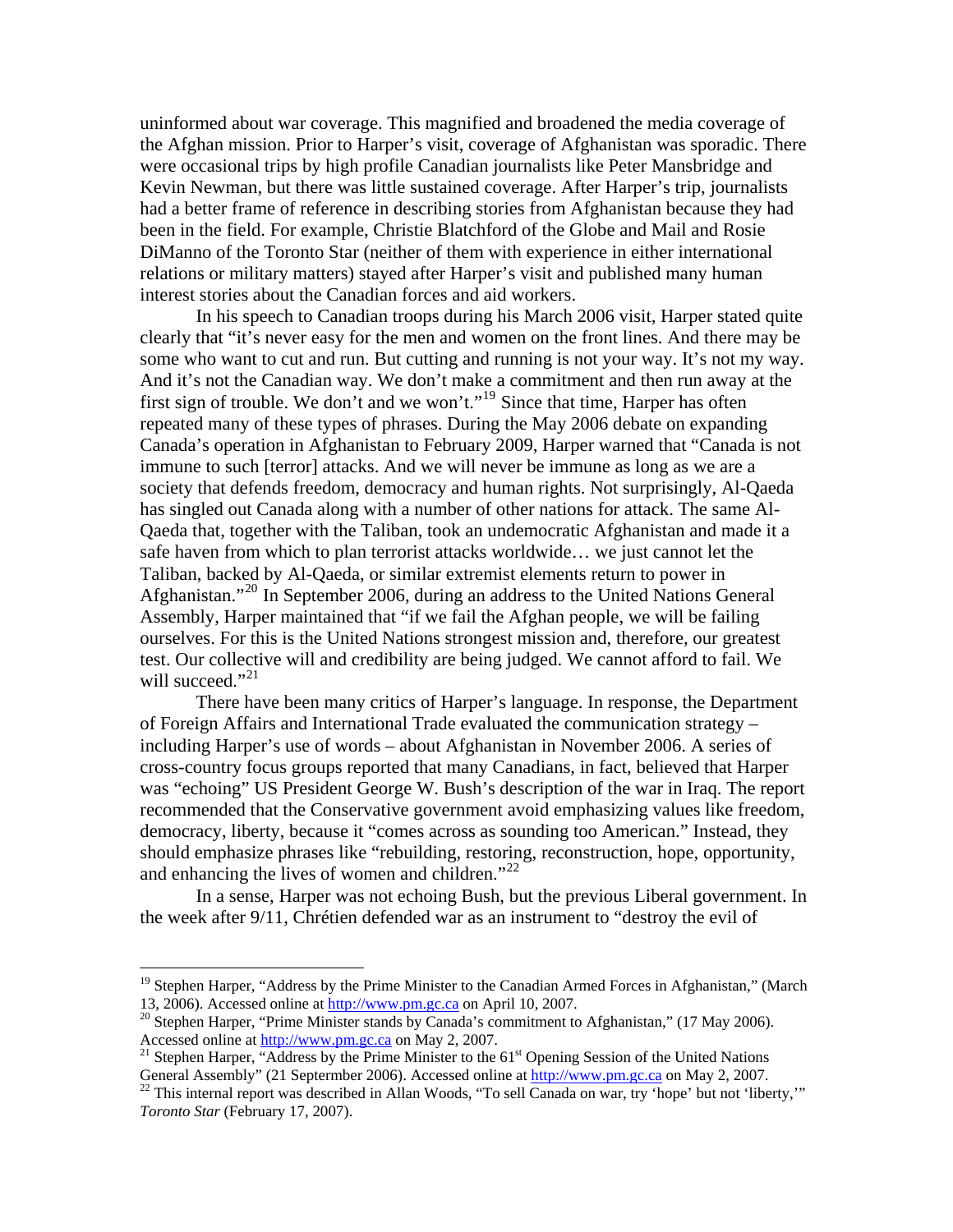terrorism."[23](#page-6-0) In the summer of 2005, Chief of Defence Staff General Rick Hillier, who was appointed to the top job by Paul Martin, described Taliban and Al Qaeda forces as "detestable murderers and scumbags." Hillier also emphasized that the Canadian Forces are "not the public service of Canada, we're not just another department. We are the Canadian Forces, and our job is to be able to kill people."<sup>[24](#page-6-1)</sup> In the Fall of 2005, former Liberal Defence Minister Bill Graham, during his "body bag" speaking tour preparing Canadians for the mission in Kandahar, warned that "Canadians should not have illusions: this is a very complex, very demanding, and very dangerous mission. The region in Afghanistan where our troops will be deployed is one of the most unstable and dangerous in the country. In fact, that is the reason why we've been asked to go, and why we've accepted."<sup>[25](#page-6-2)</sup>

Critics of Harper may focus on his more forceful language, but they neglect the clear linkages that he makes between the Afghanistan operation and Canadian values. While in Afghanistan, Harper made it clear that "serving in a UN-mandated, Canadianled security operation…is in the very best of the Canadian tradition." Harper went on to assert that "reconstruction is reducing poverty; millions of people are now able to vote; women are enjoying greater rights and economic opportunities that could not have been imagined under the Taliban regime; and of Afghan children who are now in school studying the same things Canadian kids are learning back home." Harper concluded that these tasks demonstrated that this involved "standing up for...core Canadian values."<sup>[26](#page-6-3)</sup> The promotion of Canadian values is not a Conservative idea, but was initiated by the Liberals. Jean Chrétien's 1995 foreign policy review and Paul Martin's 2005 International Policy Statement both stated that Canadian foreign policy was based on three pillars: physical security, economic prosperity, and the promotion of Canadian values.[27](#page-6-4)

Beyond the similar use of language, the Harper government was criticized for having its Afghanistan policy really being about improving US relations. The argument was made that Harper's Afghanistan was the same as Bush's Iraq. However, it could be argued that, this linkage with US relations, had always been present, and that it existed prior to Harper's election. Then-Liberal Defence Minister John McCallum explained the decision to deploy troops to Kabul in February 2003 was due, in part, to avoid making a military commitment to Iraq. According to McCallum, US Defence Secretary Donald Rumsfeld was "fully cognizant of the fact that this mission limits the deployment of Canadian land forces to other parts of the world for well over a year." This was echoed by Michael Kergin, Canada's Ambassador to the United States, when he said that the 2005 decision to deploy Canadian troops to Kandahar was linked to the failure to send troops to Iraq in 2003. "There was this sense that we had let the side down [in Iraq]…and

<span id="page-6-0"></span><sup>23</sup> Quoted in Kent Roach, *September 11: Consequences for Canada* (McGill-Queen's University Press: Montreal and Kingston, 2003), 150.

<span id="page-6-2"></span>

<span id="page-6-1"></span><sup>&</sup>lt;sup>24</sup> Quoted in Daniel Leblanc, "JTF2 to hunt al-Qaeda," *The Globe and Mail* (15 July 2005), A1.<br><sup>25</sup> Minister of National Defence Bill Graham, 'The Canadian Forces Mission in Afghanistan—Canadian Policy and Values in Acti

<span id="page-6-3"></span><sup>&</sup>lt;sup>26</sup> Stephen Harper, "Address by the Prime Minister to the Canadian Armed Forces in Afghanistan," (March 13, 2006). Available at http://www.pm.gc.ca

<span id="page-6-4"></span><sup>27</sup> Department of Foreign Affairs and International Trade, *Canada in the World* (Ottawa: DFAIT, 1995) and Canada, *Canada's International Policy Statement, A Role of Pride and Influence in the World* (Ottawa: Government of Canada, 2005).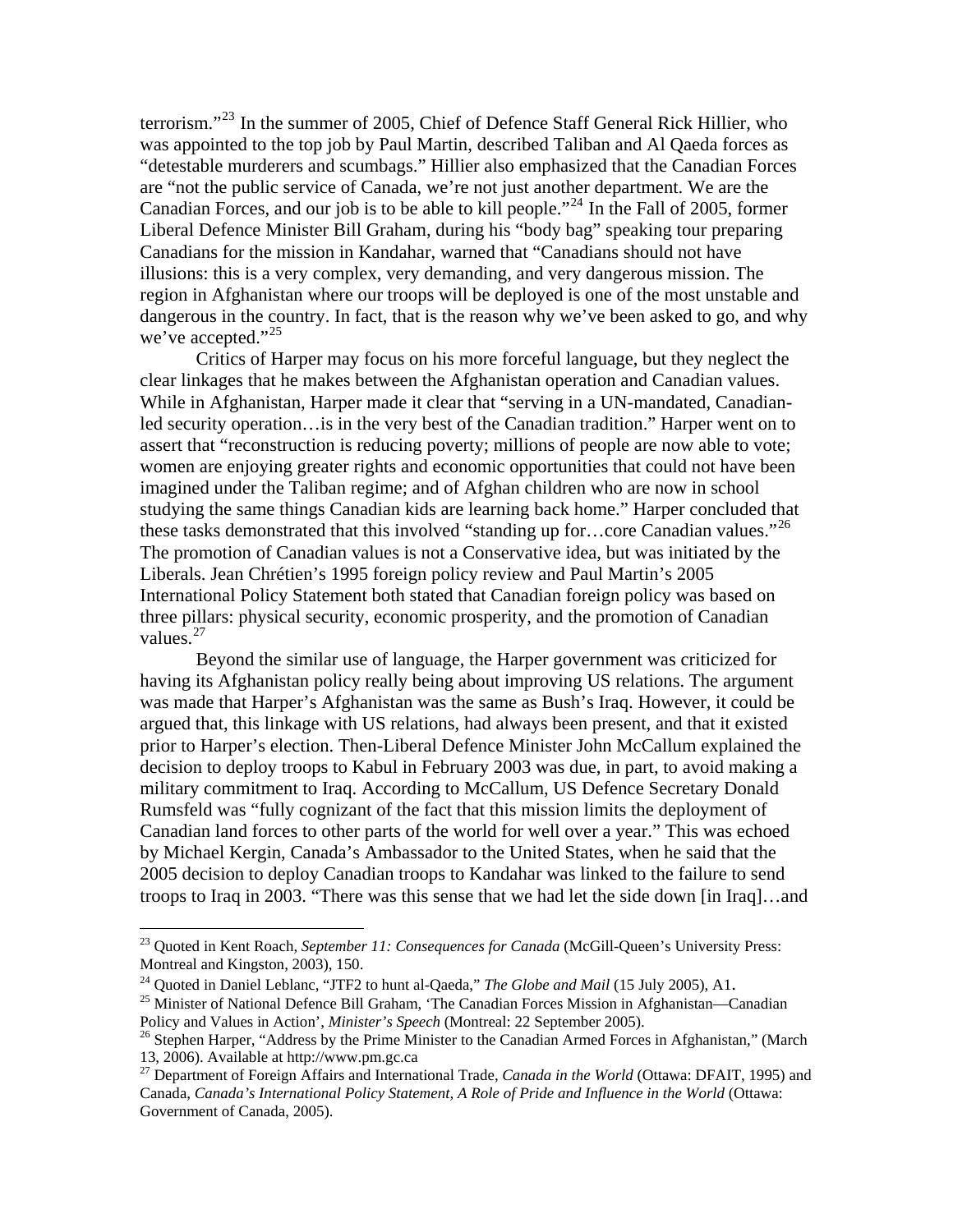then there was the sense that we could be more helpful, militarily, by taking on a role in Afghanistan."[28](#page-7-0) Fully entangling the Canada-American dimension from the Afghanistan mission is beyond the scope of this paper, but it is clear that this was not unique to the Harper government.

 A further reason why Afghanistan has become Mr. Harper's war is because the largest amount of Canadian causalities occurred on his watch. From 2002-2005, 8 Canadians died in Afghanistan, but in 2006, 35 Canadian soldiers and 1 diplomat were killed in action (see Table One). These increased casualties have made Afghanistan the bloodiest Canadian conflict since the Korean War. When Canadians started to die, both media coverage and public interest in Afghanistan was heightened. The public has a notoriously short attention span, so when the death toll climbed in Afghanistan they looked to the government of the day for an explanation. The fact that Canadian Forces had been in Afghanistan since 2002 was ignored. It should also be noted that public opinion was incredibly volatile on the Afghanistan operation.<sup>[29](#page-7-1)</sup> When Canadians were killed, opinion towards the operation plummeted, but when things would go quiet, support for the operation would climb. For example, the lowest level of support was in July 2006, a month when 10 Canadians were killed. In contrast, the highest level of support was in September 2006, when stories of success were more common.



**TABLE ONE** 

In the midst of the heavy fighting, Harper both extended and expanded Canada's mandate in Afghanistan. In the process, he made it clear that he was taking ownership of the operation. On May 17, 2006, Harper pushed a motion through the House of Commons to extend Canada's participation in ISAF, which was due to expire in February 2007, until 2009. In response to the sustained fighting, the Harper government in

<span id="page-7-0"></span><sup>28</sup> Quoted in J.L. Granatstein, *Whose War is it? How Canada can survive in the post-9/11 world* (Harper Collins: Toronto, 2007), 91-92.

<span id="page-7-1"></span><sup>&</sup>lt;sup>29</sup> Ipsos Reid, "Despite Recent Troops Fatalities, Majority of Canadians (52%) Support Role of Canada's Troops in Afghanistan," News Release (April 24, 2007). Accessed online at [http://www.ipsos-na.com](http://www.ipsos-na.com/) on May 16, 2007.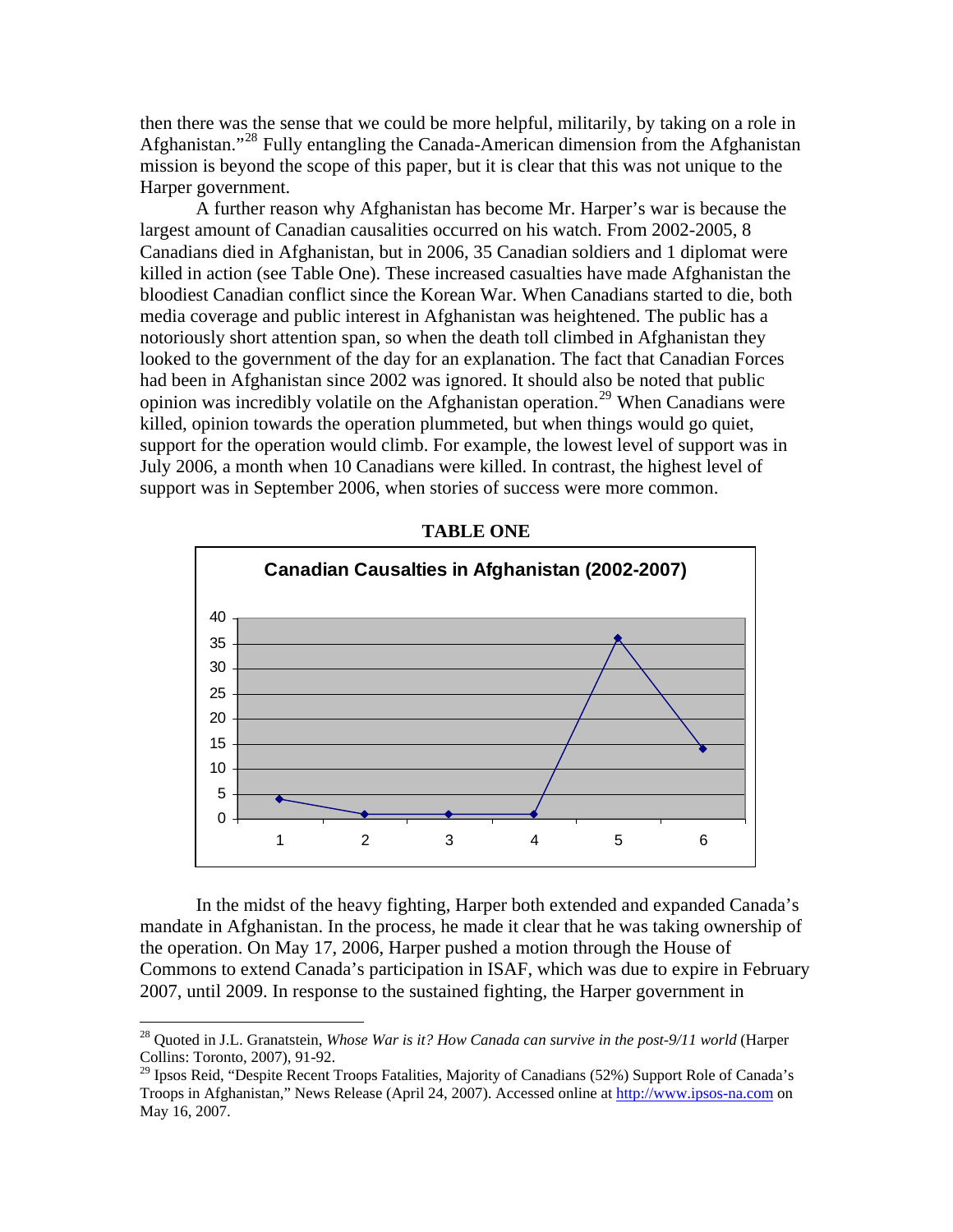September 2006, also increased the military commitment: i) increasing the size  $\&$ strength of the CF to 2,500; ii) adding an additional infantry company (250 soldiers); iii) deploying a Leopard tank squadron; iv) adding a counter-mortar capability; and v) including military engineers (and an armoured engineering vehicle) to enhance the PRT's capability to manage quick impact reconstruction and development projects.<sup>[30](#page-8-0)</sup> The combination of increased Canadian causalities and the corresponding increase to the CF had critics of Harper complain that he was militarizing the mission at the expense of development work.

### **Explaining Harper's Motivation**

Stephen Harper had very little international experience, or even interest, before becoming prime minister. In his previous political jobs within the Reform Party, National Citizens Coalition, and Canadian Alliance, his focus was on reforming Canadian federalism, reducing the size of government, cutting taxes, and eliminating the government's deficit and debt.<sup>[31](#page-8-1)</sup> This lack of interest in foreign affairs extended to much of his caucus. Beyond Gordon O'Connor (who had been a Brigadier General in the Canadian Forces), and David Emerson (a former Liberal Industry Minister who had worked on the softwood lumber file), there were few Conservatives who had had any international responsibilities prior to forming the government.<sup>[32](#page-8-2)</sup> Therefore it was not a surprise that there were no international dimensions to his famous five campaign priorities (accountability, lower taxes, crime, child care, and health care). What, then, explains his decision to make Afghanistan the centre-piece of his foreign policy?

First, there has been a change in the importance of national security among Canadians since 9/11. It is clear that Canadians support for the military has increased since 9/11. This began almost immediately, for instance in the days after the terrorist attacks, Canadian recruiting centres were swamped by applicants.<sup>[33](#page-8-3)</sup> In the weeks after 9/11, polls showed that almost three-quarters of Canadians supported Canada joining the United States in its war on terror.<sup>[34](#page-8-4)</sup> 9/11 also created the conditions for an increase in military spending after years of downsizing. The Chrétien government passed anti-terror legislation, put money into border security, and added a couple of billion dollars to the CF's budget, and announced plans for increasing its force strength. These measures were

<span id="page-8-0"></span><sup>&</sup>lt;sup>30</sup> Department of National Defence, "Military Strengthens its Reconstruction and Stabilization Efforts in Afghanistan," *News Release* (September 15, 2006). Accessed online at [http://www.forces.gc.ca](http://www.forces.gc.ca/) on May 16, 2007.

<span id="page-8-1"></span><sup>&</sup>lt;sup>31</sup> There have been two book-length biographies on Stephen Harper, and both describe Harper's lack of intellectual engagement in international relations and Canadian foreign policy. See: William Johnson, *Stephen Harper and the Future of Canada* (McClelland & Stewart: Toronto, 2005) and Lloyd Mackey, *The Pilgrimage of Stephen Harper* (ECW Press: Toronto, 2005).<br><sup>32</sup> O'Connor and Emerson were made Ministers of Defence and Trade respectively; the remaining

<span id="page-8-2"></span>international ministries would be run by international neophytes who were chosen for domestic political reasons. Peter MacKay, the former Progressive Conservative leader, was named Minister of Foreign Affairs Minister and Josée Verner, a francophone female, was named Minister of International Cooperation.

<span id="page-8-4"></span><span id="page-8-3"></span><sup>&</sup>lt;sup>33</sup> Roach, *September 11: Consequences for Canada*, 148.<br><sup>34</sup> Ipsos Reid, "While Majority (73%) Agree that Canada Should Join the United States and Also Declare War on International Terrorism it is Conditional as Support Falls to Just Over Half (54%) if War Exposes Canadian Civilians to Attack by Terrorists," News Release (September 21, 2001). Accessed online at [http://www.ipsos-na.com](http://www.ipsos-na.com/) on May 16, 2007.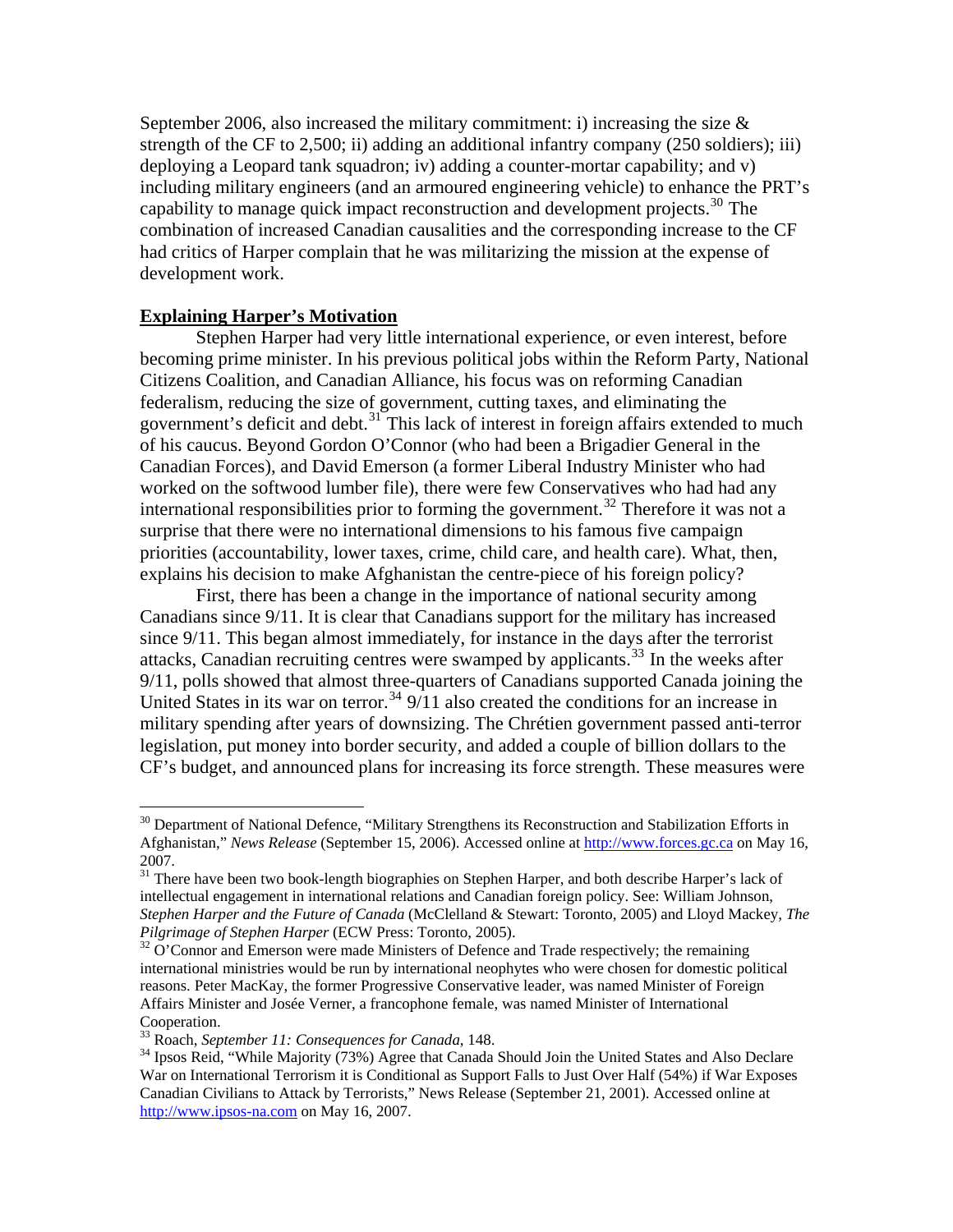soon followed up on by the Martin government. Thus, Harper was not initiating a movement towards greater emphasis on security issues, but was simply capitalizing on emerging trends within Canadian society.

The party platforms of the Reform Party, Canadian Alliance, and the merged Conservative Party, were weak on foreign policy. Nevertheless, starting with the formation of the Reform Party in 1987, its members were clear on two key foreign policy principles: better relations with the United States and a stronger Canadian military. These two themes cropped up over and over again in their attacks on the Liberals. An example of the intertwining of these two issues was a major speech delivered soon after Harper became leader of the Canadian Alliance. Harper argued that "for nine years the government has systematically neglected the Canadian forces and undermined our ability to contribute to peace enforcement and even peacekeeping operations, including recently our premature withdrawal from Afghanistan. Most recently we have been inclined to offer knee-jerk resistance to the United States on national missile defence despite the fact that Canada is confronted by the same threats from rogue nations equipped with ballistic missiles and weapons of mass destruction as is the United States."<sup>[35](#page-9-0)</sup>

Stephen Harper, as director of policy for the Reform Party, had been very critical of the domestic policies of the Mulroney government (Meech Lake and Charlottetown, deficit/debt), but he praised Mulroney's foreign policy. In particular, Mulroney's ability to manage Canada-US relations was singled out. Mulroney's role in achieving the Canada-US free trade agreement was an obvious reference point, but Harper also wanted to show that Mulroney (and implicitly, Harper too) could also stand up to the Americans. Therefore, Harper would frequently invoke Mulroney's leadership (later acknowledged by Nelson Mandela) in the fight against South African apartheid. Harper would make it clear that Mulroney was capable of "disagreeing with the United States without being disagreeable, without in any way jeopardizing our bilateral relationship."<sup>[36](#page-9-1)</sup> This was in direct contrast to some insulting statements by the Liberal government towards the Bush administration during the debate over participation in the Iraq War. What Harper was saying was that a Conservative government would follow the practice of the Mulroney government in its handling of Canada-US relations. Mulroney, according to Harper "understood a fundamental truth. He understood that mature and intelligent Canadian leaders must share the following perspective: the United States is our closest neighbour, our best ally, our biggest customer, and our most consistent friend."<sup>[37](#page-9-2)</sup>

Harper's foreign policy ideas started to crystallize during the debate about Canadian participation in the US-Iraq War. Many of his comments on Iraq would foreshadow his actions in Afghanistan. Harper devoted his maiden speech as leader of the Canadian Alliance in October 2002 to discussing the buildup to war in Iraq. "The time has come for Canada to pledge support to the developing coalition of nations, including Britain, Australia, and the United States, determined to send a clear signal to Saddam Hussein that failure to comply with an unconditional program of inspection, as spelled our in either new or existing UN resolutions, would justify action to ensure the safety of millions of people in the region from Iraq's suspected weapons of mass destruction." Harper went on to add that if the Liberal government did not support military action

<span id="page-9-1"></span><span id="page-9-0"></span><sup>&</sup>lt;sup>35</sup> Quoted in Johnson, *Stephen Harper and the Future of Canada*, 316.<br><sup>36</sup> Quoted in Mackey, *The Pilgrimage of Stephen Harper*, 173-174.<br><sup>37</sup> Quoted in Johnson, *Stephen Harper and the Future of Canada*, 316.

<span id="page-9-2"></span>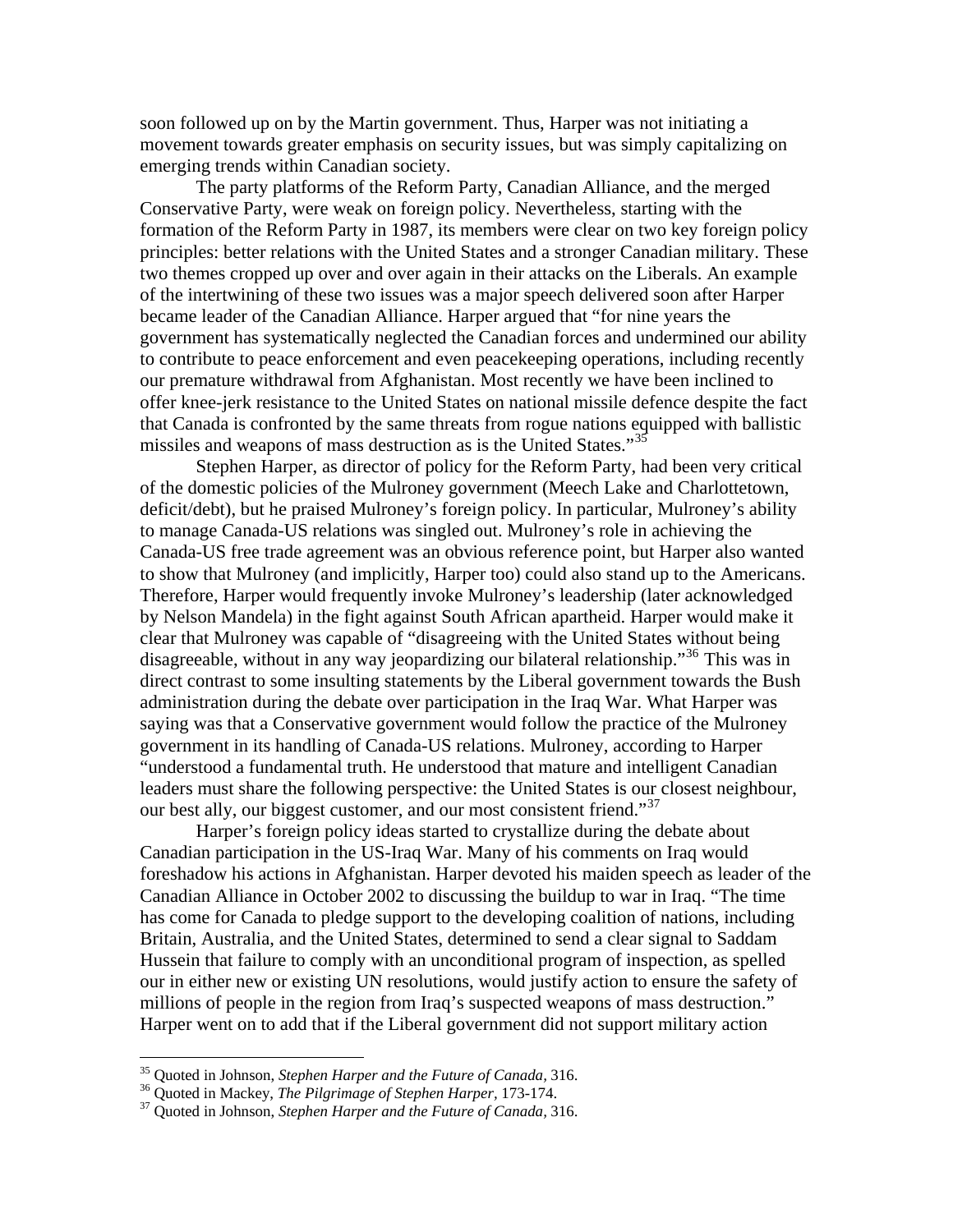against Iraq it would be undermining "Canada's reputation with its allies and does nothing to uphold the credibility of the United Nations by not joining in sending a clear message to Hussein that failure to comply will bring consequences."<sup>[38](#page-10-0)</sup>A few months later, when war was looking more and more imminent, Harper reminded the House of Commons of Canada's previous participation in wars and criticized the Liberals for making decisions on war and peace via public opinion polls and focus groups. In contrast, a Harper government would "take our position the way real leaders and great nations make decisions at such moments in history.<sup>[39](#page-10-1)</sup> Finally, in an April 25, 2003 speech, one month after the start of the US-led war against Iraq, Harper stated that the "emerging debates on foreign affairs should be fought on moral grounds. Current challenges in dealing with terrorism and its sponsors, as well as the emerging debate on the foals of the United States as the sole superpower, will be well served by conservative insights on preserving historic values and moral insights on right and wrong…. Conservatives must take the moral stand, with our allies, in favour of the fundamental values of society, including democracy, free enterprise, and individual freedom. This moral stand should not just give us the right to stand with our allies, but the duty to do so and the responsibility to put "hard power" behind our international commitments."<sup>[40](#page-10-2)</sup>

In his speeches on Iraq, Harper touched on a number of themes that would become important with respect to Afghanistan. First, Canada should support its allies. Canada went to Afghanistan in support of the United States, the United Nations, and NATO – its most important bilateral partner and its most important multilateral alliances. A second theme was the need for Canada to be a world leader. During his trip to Afghanistan, Harper would assert that he wanted "an international leadership role for our country. Not carping from the sidelines, but taking a stand on the big issues that matter."<sup>[41](#page-10-3)</sup> A third theme was the promotion of Canadian values like democracy and freedom. In Harper's election night victory address, he stated that "we will continue to help defend our values and democratic ideals around the world – as so courageously demonstrated by those young Canadian soldiers who are serving and who have sacrificed in Afghanistan."<sup>[42](#page-10-4)</sup> The final theme was the need for hard power, like military force, to achieve foreign policy objectives. Harper would frequently argue that the Taliban remained a security challenge in Afghanistan and that was "threatening the well-being and economic development and social development of the people of Afghanistan."<sup>[43](#page-10-5)</sup>

Harper also hoped to use participation in Afghanistan to reengage Canada on the world stage. Many foreign policy observers have noticed a precipitous drop in Canada's global influence.<sup>[44](#page-10-6)</sup> While in Afghanistan, Harper asserted that the operation was "about

<span id="page-10-0"></span><sup>&</sup>lt;sup>38</sup> Canada, House of Commons, *Debates*, 1 October 2002.<br><sup>39</sup> Canada, House of Commons, *Debates*, 29 January 2003.

<span id="page-10-3"></span><span id="page-10-2"></span><span id="page-10-1"></span><sup>&</sup>lt;sup>40</sup> Quoted in Mackey, *The Pilgrimage of Stephen Harper*, 169-170.<br><sup>41</sup> Stephen Harper, "Address by the Prime Minister to the Canadian Armed Forces in Afghanistan," (March 13, 2006). Accessed online at [http://www.pm.gc.ca](http://www.pm.gc.ca/) on April 10, 2007.<br><sup>42</sup> Stephen Harper, "Canadians Choose Change and Accountability" (23 January 2006) accessed online at

<span id="page-10-4"></span>[http://www.conservative.ca](http://www.conservative.ca/) on May 2, 2007.

<span id="page-10-5"></span><sup>&</sup>lt;sup>43</sup> CTV, "Think tank calls for new approach in Afghanistan," (24 October 2006). Accessed online at [http://www.ctv.ca](http://www.ctv.ca/) on May 2, 2007.

<span id="page-10-6"></span><sup>44</sup> Andrew Cohen has provided the most comprehensive examination of this fact in *While Canada Slept.*  This issue was also the focus of Norman Hillmer and Maureen Appel Molot, eds., *Canada Among Nations 2002: A Fading Power* (Oxford: Toronto, 2002).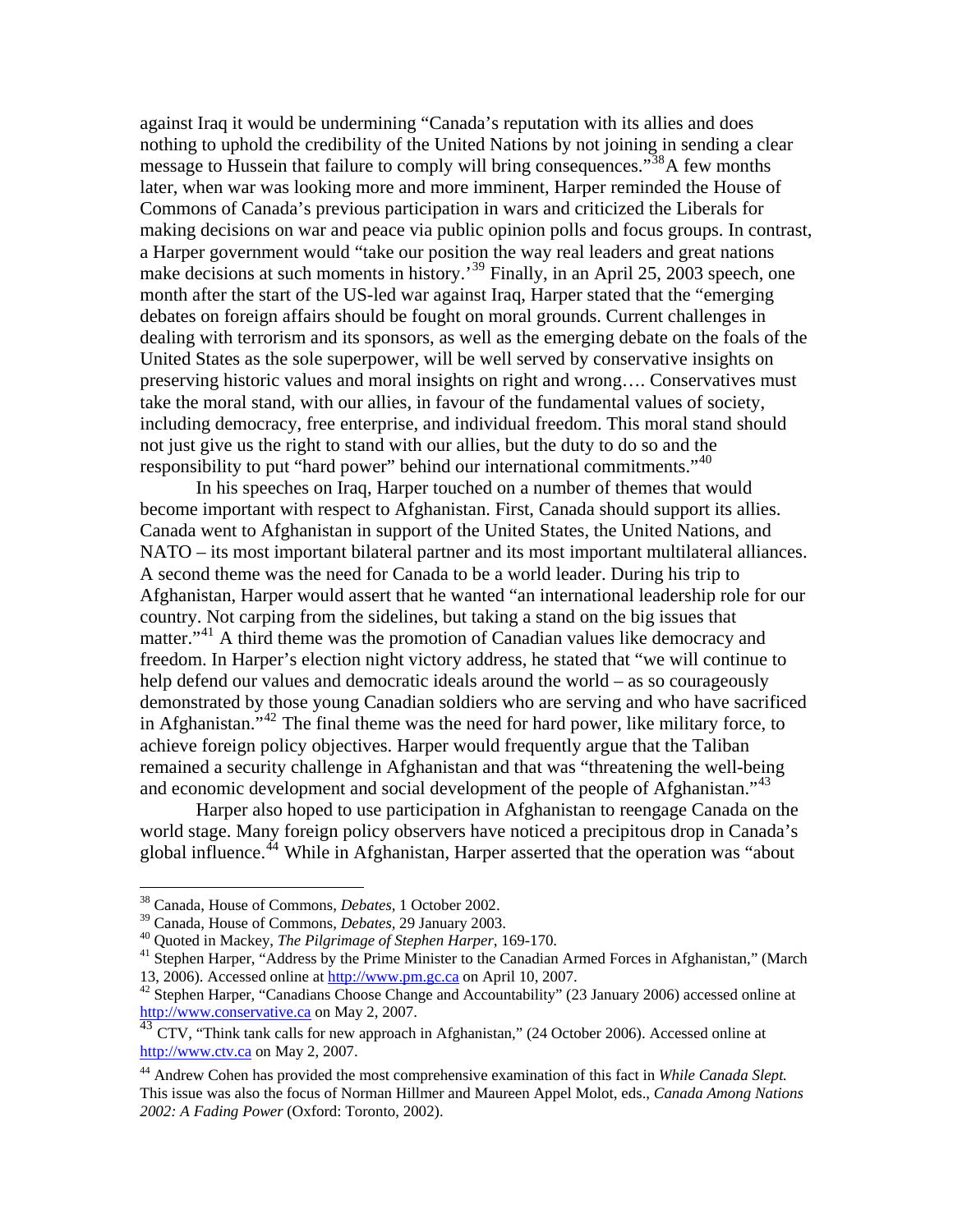more than just defending Canada's interests. It's also about demonstrating an international leadership role for our country."[45](#page-11-0) A couple of weeks later, the Harper government pledged in its first throne speech to "a more robust diplomatic role for Canada, a stronger military and a more effective use of Canadian dollars."<sup>[46](#page-11-1)</sup> This type of rhetoric was quite common coming from Canadian governments. The difference is that the Harper government put its money where its mouth was. As was mentioned earlier, the 2006 and 2007 federal budgets increased military spending. On the foreign aid side, the previous Liberal government had made Afghanistan the number one recipient of Canadian foreign aid. Once taking office, the Harper government increased the level of funding. The May 2006 budget brought the total Canadian commitment to \$1.2 billion in the 2001-2011 period. The 2007 budget found an additional \$200 million in new money for reconstruction and development activities.<sup>[47](#page-11-2)</sup>

In the immediate aftermath of 9/11, there was a debate over the precise military role of the Canadian Forces. While there were elements in DFAIT that wanted Canada to play a "traditional" peacekeeping role, the CF wanted "to get into the fight."<sup>[48](#page-11-3)</sup> Eventually, the CF, in combination with the civilians in the DND, got what they wanted when the Chrétien government deployed the 3 PPCLI to Afghanistan in October 2001. That initial deployment did much for the morale of the CF. The Commander of Canadian ground troops in Afghanistan would later brag that Canadian participation in the war "established our credibility in the coalition. Canada had been tainted with an image of being blue-hatted peacekeepers, and I think…the aggressiveness and tenacity that the troops showed…dispelled the myth…we were like a pack of rabid pit bulls in satisfying the coalition's end state."[49](#page-11-4) Since then, the CF, especially under Chief of Defence Staff Rick Hillier, has consistently lobbied for greater combat responsibilities in Afghanistan. Kirton has identified a wing of the Canadian military that had trained with the Americans and wanted "to do some real war fighting."<sup>[50](#page-11-5)</sup> They were led by Hillier who had served as the first Canadian Deputy Commanding General of III Corps, US Army in Fort Hood, Texas from 1998-2000.

There are a number of interrelated explanations for the CF's decision to lobby the government for more war fighting. First, they saw Afghanistan as an opportunity to establish its credentials as a credible fighting force among its NATO peers. Interviews with Canadian soldiers revealed a distinct preference for NATO-led operations as opposed to UN operations. In too many UN operations, Canadians are forced to work with, and compensate for, poorly trained and equipped troops from Jordan, Kenya, or Nepal, but they prefer to work with professionally trained and equipped troops from the United States, Britain, or France.<sup>[51](#page-11-6)</sup> Second, the CF wanted to end the view that the

<span id="page-11-0"></span><sup>&</sup>lt;sup>45</sup> Stephen Harper, "Address by the Prime Minister to the Canadian Armed Forces in Afghanistan," (March 13, 2006). Available at http://www.pm.gc.ca

<span id="page-11-1"></span><sup>46</sup> Canada, *Canada's New Government: Turning a New Leaf (*Ottawa: Office of the Governor General, 4 April 2006).

<span id="page-11-2"></span><sup>47</sup> Canadian International Development Agency, "Funding: Canada's Commitment to Afghanistan," accessed online at [http://www.acdi-cida.gc.ca](http://www.acdi-cida.gc.ca/) on April 30, 2007.<br><sup>48</sup> Sean M. Maloney, *Enduring the Freedom: A Rogue Historian in Afghanistan* (Potomic Books:

<span id="page-11-3"></span>Washington, 2005), 57-58.

<span id="page-11-5"></span><span id="page-11-4"></span><sup>&</sup>lt;sup>49</sup> Quoted in Roach, *September 11: The Consequences for Canada*, 153.<br><sup>50</sup> Kirton, "Harper's 'Made in Canada' Global Leadership," 51.

<span id="page-11-6"></span><sup>&</sup>lt;sup>51</sup> Interviews with Canadian troops, Kabul, Afghanistan, November 2004.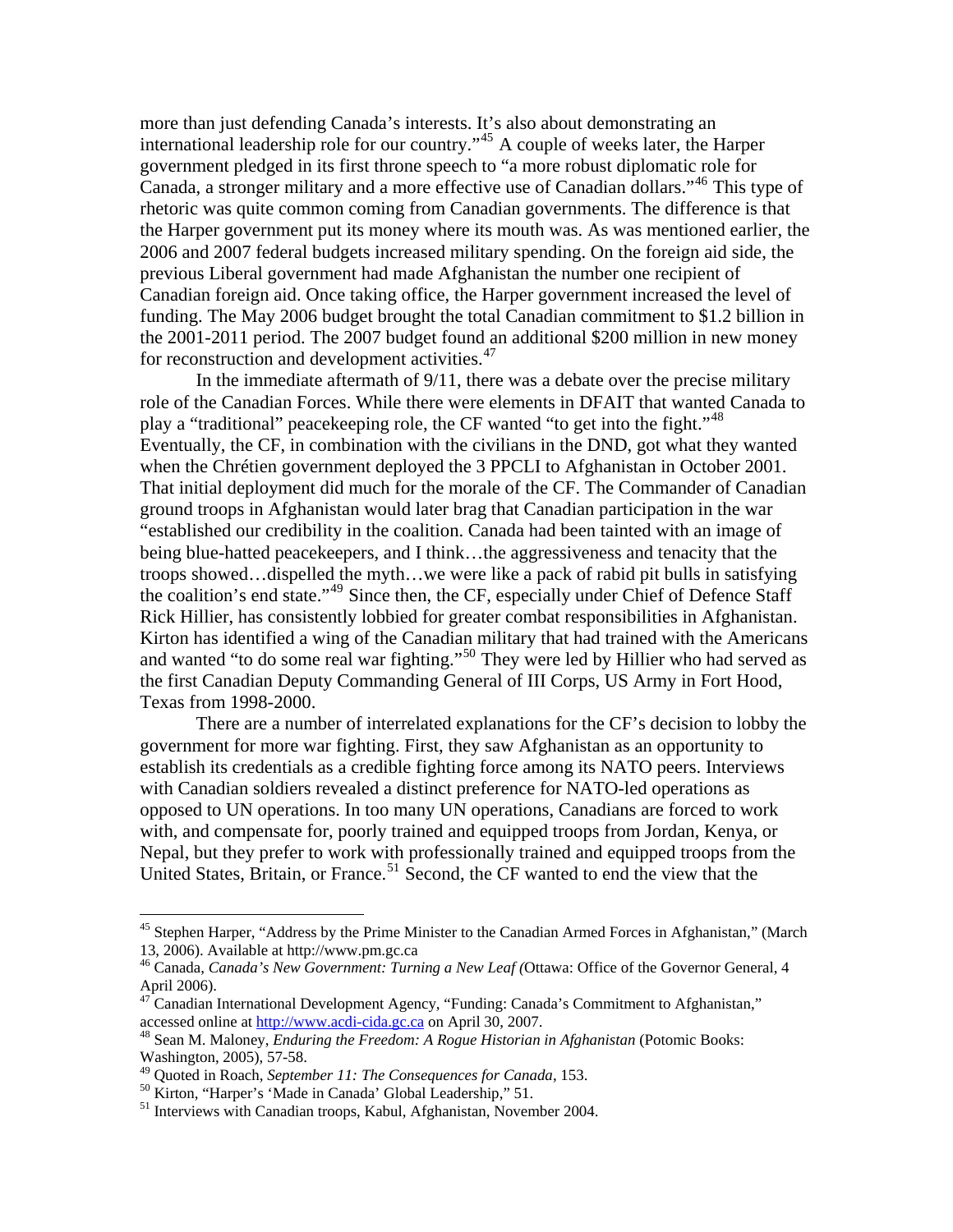military was to be used for everything but fighting wars. Prior to Afghanistan, the CF was deployed for UN peacekeeping operations and humanitarian relief operations. It was also used domestically to support civilian authorities in firefighting, snow removal, and flood relief. These are all worthwhile missions, but many members of the Canadian military believe that they are ancillary to their primary function of war fighting. Finally, the Afghanistan mission was to be a corrective to an army that was, in the words of Lieutenant-General Leslie, Chief of the Land Staff, "completely and utterly risk averse. We have been consumed by bureaucratic efficiency, and become fixated on process and planning."<sup>[52](#page-12-0)</sup> This internal lobby, combined with Harper's own gut instincts, provides a powerful explanation not necessarily for Canada's participation in Afghanistan, but the *militarization* of the mission.

A final motivating factor for Harper's interest in Afghanistan is as a partisan wedge issue to demonstrate his leadership abilities to the Canadian public and to divide the Liberal party. Harper wanted to portray himself as a decisive leader, in contrast to the dithering of Paul Martin, and Afghanistan was an excellent opportunity to show leadership. Parliament was used for a significant take note debate on Afghanistan in March 2006 and again in May 2006 when the House voted to extend the mission until 2009. At the time of these Parliamentary maneuvers, the Liberals were undergoing a leadership race. Afghanistan was a source of division between the leadership contenders with the frontrunner Michael Ignatieff in strong support of the mission, but everybody else, including the eventual winner Stephane Dion, was in various degrees of opposition. There were also some senior Liberals in the House, who had been part of the decisionmaking process under the Chrétien and Martin governments, like Interim Leader Bill Graham, were also in support of the operation. Harper hoped to use the debate/vote on Afghanistan to highlight the divisions and contradictions within the Liberal Party and to show Canadians that the Conservatives were the best choice on issues of international peace and security.

### **Conclusion**

 $\overline{a}$ 

This paper has argued that the operation in Afghanistan has become Mr. Harper's war. In part this was due to timing. Harper took over as prime minister at the same moment that Canada was taking on much more demanding tasks that would involve greater combat responsibilities. When ISAF launched Operation Medusa, its spring 2006 offensive against Taliban forces, Canadians naturally associated the fighting with the government of the day. However, Harper, through his rhetoric and his actions, made sure that there was no mistake; ownership of the mission was with him. He wanted Canadians to hold him responsible. This leads to the second part of the paper. What was Harper's motivation, in the absence of any prior international experience, to make the war in Afghanistan the centre-piece of not only his foreign policy, but the centre-piece of his entire government? In assessing the motivations, there is a need to examine Harper's core values and beliefs. Harper is an ideological conservative, and therefore has two fundamental beliefs with regards to foreign policy: good bilateral relations with the United States and a strong military. The war in Afghanistan brought these two fundamental beliefs together. What also came together in Afghanistan was the desire of

<span id="page-12-0"></span><sup>52</sup> Quoted in Granatstein, *Whose War is it?,* 217.